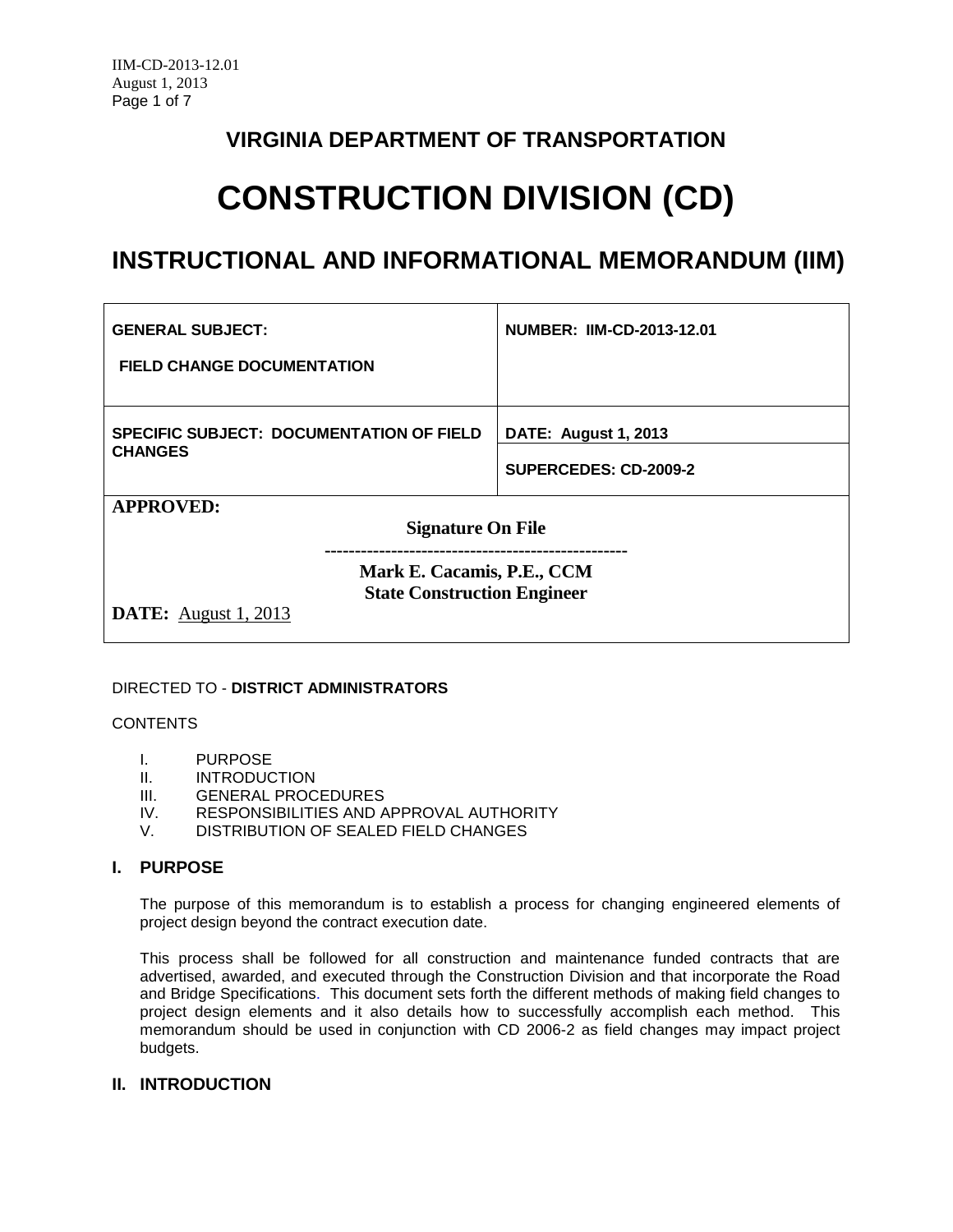Any revision affecting the original plat, design, drawings, specification or work in construction project documents will require documentation as set forth in this directive.

#### **DEFINITIONS**

While specific terminology and definitions may be found in both the Code of Virginia Title 54.1 and 18VAC10-20-10 related to this subject, the following shall be used throughout this policy as described.

**Field Change** is a revision to the design, survey and specification elements that require a field change seal. This type of revision includes those design elements initially sealed by the Design Engineer that may have an impact on the general public's health, safety and welfare, whether of a permanent or temporary manner associated with the construction of a contract that constitutes the practice of engineering. The application of the criteria provided in the Geometric Design Guidelines must be made in conjunction with sound engineering judgment to affect a proper design change. The economic, environmental, and social factors involved in highway design changes shall also be considered. The Construction Engineer and/or Design Engineer should always attempt to provide for the highest degree of safety and best level of service that is economically feasible in any design. "Minimum" design criteria should be used only when overriding economic or environmental considerations preclude a feasible design using values greater than the minimum design criteria.

**Design Engineer (DE)** is the licensed professional engineer, or responsible person as defined by DPOR Regulations, that sealed the original set of design plans and/or contract documents.

**Design Project Manager** is the individual responsible for the assembly of the contract documents that may or may not be the Design Engineer as well.

**Construction Engineer (CE)** is the licensed professional engineer, or responsible person as defined by DPOR regulations, providing responsible administration of the construction and/or maintenance contract.

**Field Change Seal** is the professional engineering or land surveying seal affixed to contract documents after execution by the DE, Land Surveyor or the CE. Crimp style seals will not be allowed on Agency documents.

**Project Owner** is the party that will take ownership of the facility upon completion of the contract which may include, but not limited to, District Maintenance Engineer, District Bridge Engineer, Residency Administrator, or Regional Operations Director.

**Long-term retention value** is when original and/or field changed designs will possess historical, legal, business or fiscal value to the Project Owner, or the Agency, beyond the retention schedule associated with contract administration documents after final payment to the Contractor.

### **III. GENERAL PROCEDURES**

From the date of advertisement to the date of contract execution, all design changes shall follow the Electronic Plan Submission Process as found at: [http://www.extranet.vdot.state.va.us/locdes/reference-guides/ElectronicPlan\\_Submission.pdf](http://www.extranet.vdot.state.va.us/locdes/reference-guides/ElectronicPlan_Submission.pdf)

From the date of contract execution to the date of final acceptance, all field changes shall adhere to the following procedures.

Full Plan, Minimum and No Plan (C, M, & N) Project plan sheets may be revised via the Formal Plan Revision process or by manual markups to be scanned and digitally sealed. Manual revisions may be made to full or half scale drawings; however, the field change digital seal may not be scaled to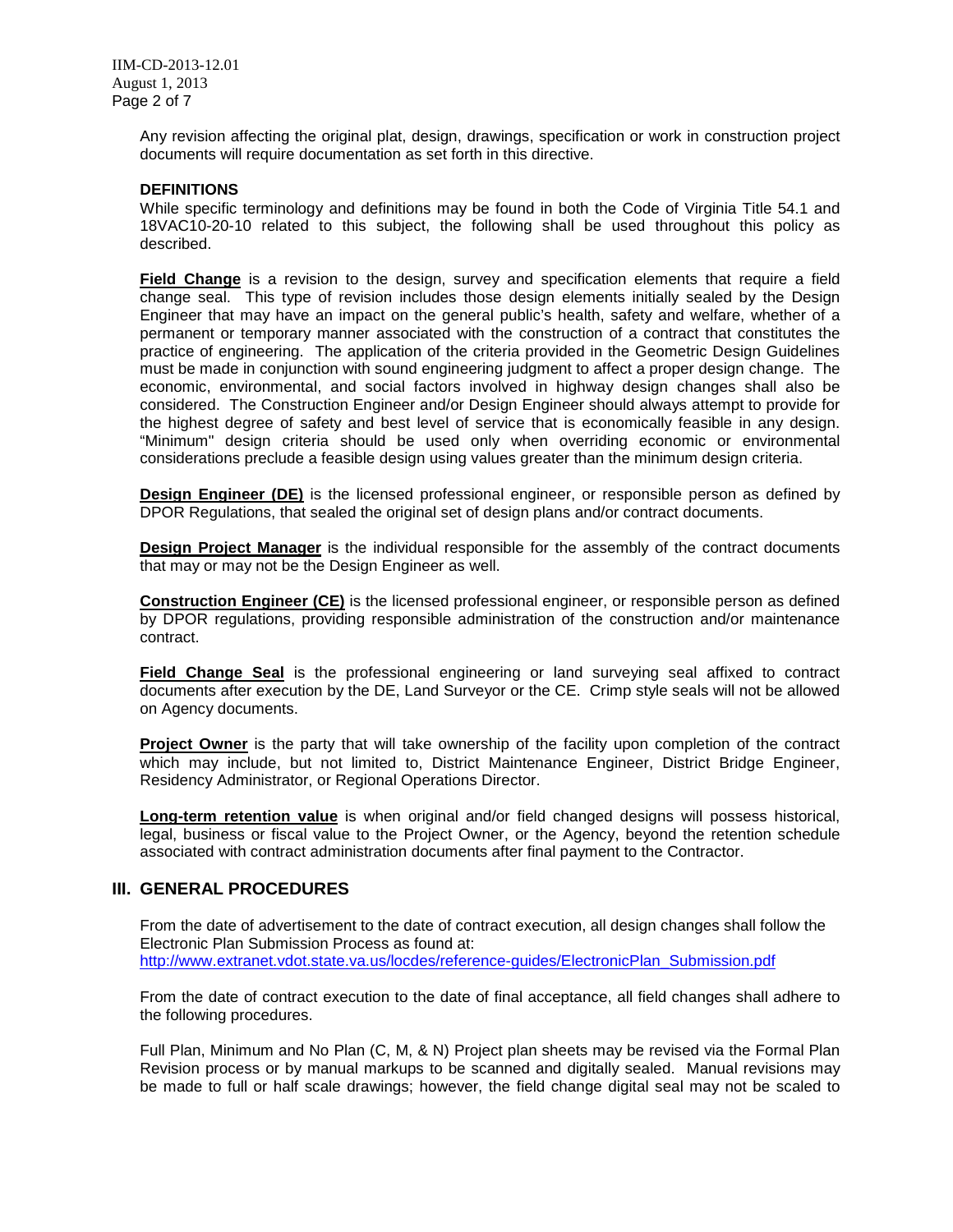match the original DE's seal. Subsequent revisions to the same plan sheet may be marked on the original plan sheet or on the previously field changed sheet.

#### **A. Full Plan and Minimum Plan Projects**

Since field changes modify the original sealed design, it is important that we record those modifications for long-term retention value. The method that shall be utilized to record the modifications is as follows.

- 1. The modification(s) shall be identified on the plan sheet by drawing an inverted triangle adjacent to the modification. The inverted triangle(s) will have a number written inside to serve as a unique identifier for the modification.
- 2. The modified plan sheet will be digitally sealed with the standard seal template as shown in Appendix A. The standard digital seal template has a fill-it field titled "Reason." The only information to be placed in this field will be "For Field Change # XX" with the XX replaced by the number in the inverted triangle adjacent to the modification(s).
- 3. The DE, or CE, will describe the modification(s) on the Plan Revision Sheet.

#### **B. No Plan Projects**

As field changes modify details provided within the No Plan assembly or require additional details, the specific page(s)/plan sheet(s) shall be revised as follows.

- 1. For detailed No Plans that possess long-term retention value, the following process shall govern:
	- a. The modification(s) shall be identified on the page by drawing an inverted triangle adjacent to the modification. Each inverted triangle will have a number written inside serve as a unique identifier for the modification.
	- b. Each modified page/plan sheet shall be digitally sealed with the standard seal template as shown in Appendix A. The standard digital seal template has a fill-it field titled "Reason." The only information to be placed in this field will be "For Field Change # XX" with the XX replaced by the number in the inverted triangle adjacent to the modification(s).
- 2. For less detailed No Plans that do not possess long-term retention value, the following process shall govern:
	- a. The modification(s) shall be identified on the page by drawing an inverted triangle adjacent to the modification. Each inverted triangle will have a number written inside serve as a unique identifier for the modification.
	- b. As an alternative to digital sealing, each modified page/plan sheet may be manually (i.e. rubber stamp) sealed with an original signature and date written on the seal with a subnote stating "For Field Change # XX" replacing the XX by the number in the inverted triangle adjacent to the modification.

#### **C. Locally Administered Contracts**

For locally administered projects, please refer to the *Guide for Local Administration of Virginia Department of Transportation Projects*. This document can be found on the Local Assistance Division webpage at: [http://www.virginiadot.org/business/local-assistance.asp.](http://www.virginiadot.org/business/local-assistance.asp)

#### **D. Approval of Field Changes**

The appropriate authority level, as outlined in "Responsibilities & Approval Authority" within this directive shall be required to approve and seal field changes.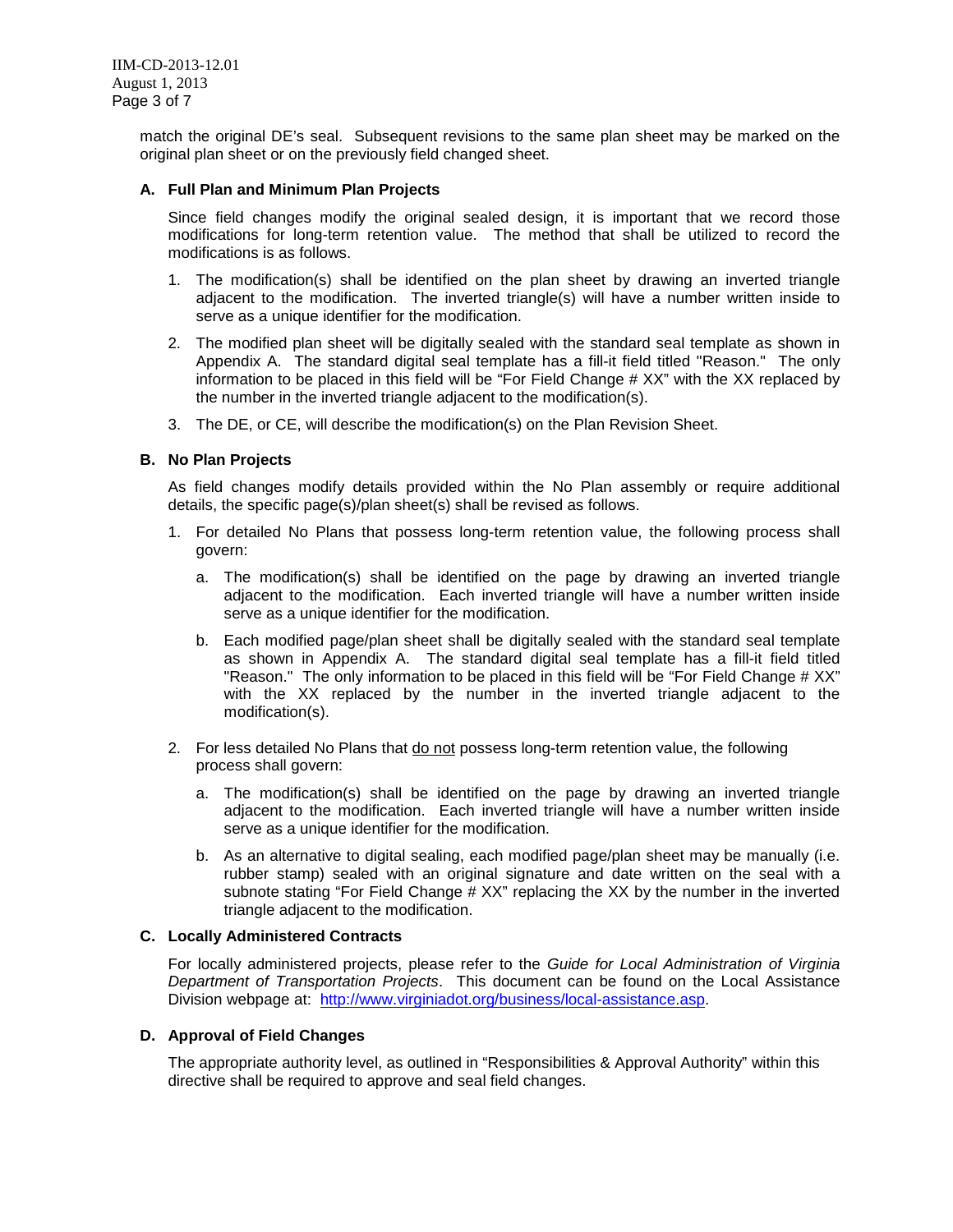# **IV. RESPONSIBILITIES & APPROVAL AUTHORITY**

Field changes must be signed, dated, and sealed by a licensed Professional as defined by 18 VAC 10-20 and in accordance with **18 VAC 10-20-730, 18 VAC 10-20-740, and 18 VAC 10-20-760**.

#### **A. DISTRICT ADMINISTRATOR**

The District Administrator is responsible for compliance with this policy. Should the District Administrator choose to allow a CE (i.e. District Construction Engineer, Area Construction Engineer, etc.) to modify contract design elements, he shall document his approval in a letter that will be kept on file in the District Office. This letter will denote the CE's areas of expertise allowed to modify such design elements.

The District Administrator (or designee) is responsible to ensure complete, accurate, and timely communication of the proposed and final field changes.

The District Administrator (or designee) is responsible to ensure the final field change package is distributed according to the appropriate Divisions' policies and procedures.

The District Administrator (or designee) is responsible to ensure that Consultant designs are not modified without first notifying the Consultant DE in accordance with the Consultant procurement contracts. Failure to notify the Consultant DE prior to modifying plan design elements adversely impacts the Department's ability to pursue reimbursement from the Consultant for errors and omissions when the errors and omissions damage the Department.

The District Administrator (or designee) is responsible for reviewing each No Plan contract and designating whether or not it possesses historical, legal, fiscal or business value for long-term records retention. The Project Owner shall be included in establishing that decision prior to or in conjunction with the Preconstruction Meetings. This designation shall be noted in the Preconstruction Meeting minutes.

#### **B. CONSTRUCTION ENGINEER**

The CE, as designated by the District Administrator in the letter kept on file at the District office, may modify contract design elements identified in the aforementioned letter and only after a thorough review of the design, drawings, specifications, or work to the extent that they are prepared to assume full responsibility for the modified elements and their impacts on other affected design elements.

While the CE may perform design engineering functions as described above to resolve field related issues expeditiously, he should contact the DE to ensure there is no loss of intent or scope of design that may not be evident within construction documents. This communication with the DE is considered to be part and parcel of the thorough review process to be performed by the CE. Additionally, this communication and feedback provides lessons learned to the DE.

If the DE is unavailable, their Section Manager should be contacted to provide assistance as appropriate. The results of any communication with the DE shall be documented within project records.

The CE should proactively review Contractor schedules and plan design elements to anticipate and resolve potential issues prior to their resulting in delays to the Contractor.

The Design Project Manager shall be copied on all pending and final field changes.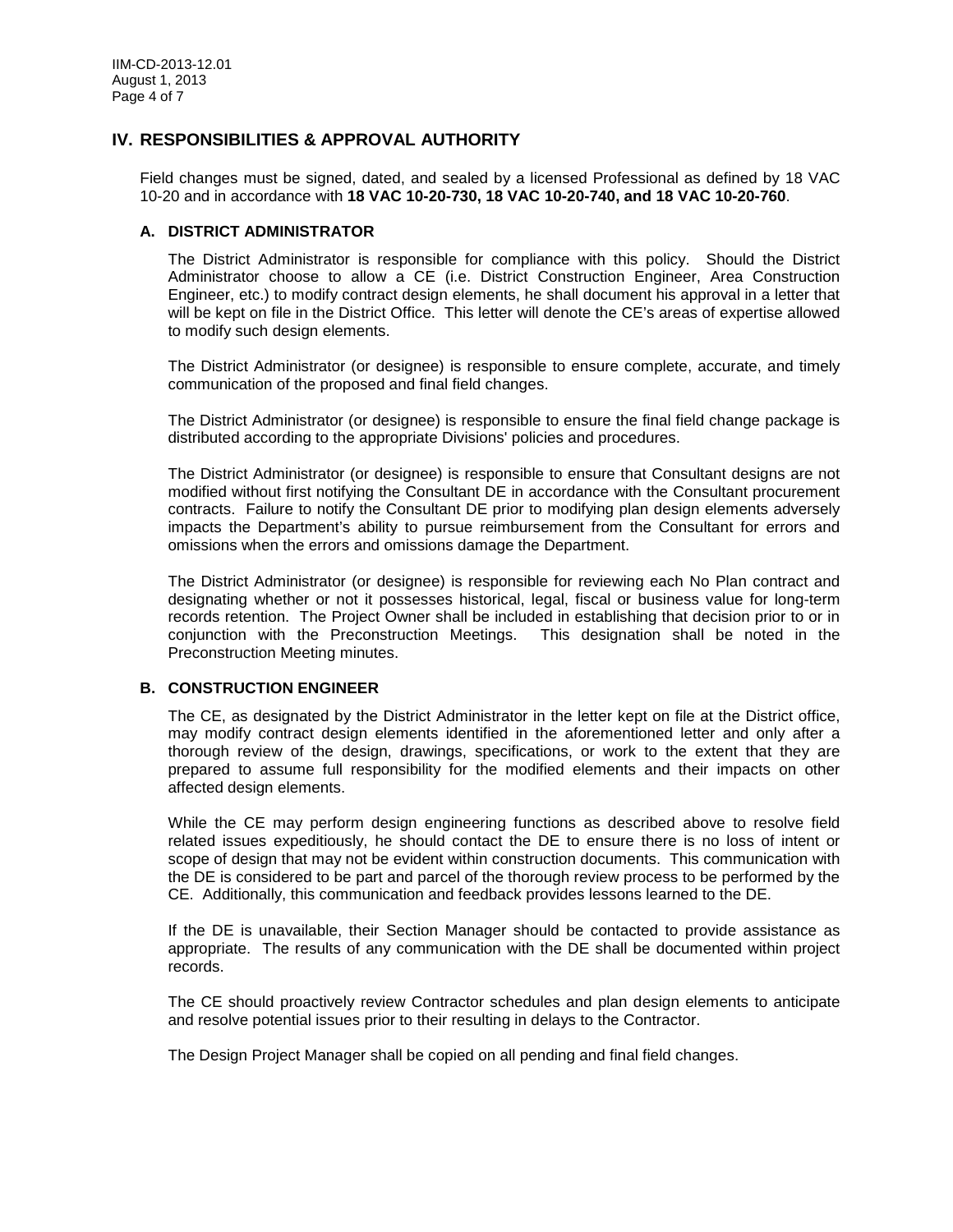#### **C. DESIGN ENGINEER**

The DE is responsible for timely issue resolution by making projects under construction their first priority in an effort to meet contract requirements. The DE may provide an initial response verbally, via sketch or via email; however, revised plan sheet documents shall follow with the appropriate field change seals.

The Design Project Manager shall be copied on all pending and final field changes.

#### **D. DESIGN PROJECT MANAGER**

The Design Project Manager will notify the appropriate project team members, including the Project Owner, of all pending field changes to ensure well-informed decisions are made by the DE and/or the CE.

The Design Project Manager is responsible to ensure all project team members (i.e. design, contract management, and Project Owner) will be advised as to the location and filename of the revised plan sheets.

### **V. DISTRIBUTION OF SEALED FIELD CHANGES**

#### **A. Full and Minimum Plans**

As field changes modify plan sheet details, plans sheets shall be distributed as follows.

- 1. Once plan sheets have either been revised following the Formal Plan Revision process or by manually marking plan changes to be scanned and digitally sealed, they shall be forwarded to the Design Project Manager.
- 2. The Design Project Manager shall post all field changes to the appropriate plan file room server with digital seals in accordance with the specific Division's (i.e. L&D's, Structure & Bridges, etc.) policies and procedures for filenames, etc.
- 3. All project team members (i.e. design, contract management, and Project Owner) will be advised as to the location and filename of the revised plan sheet by the Design Project Manager.

#### **B. No Plans**

As field changes modify details provided within the No Plan assembly or require additional details, the specific pages shall be distributed as follows.

- 1. For detailed No Plans that possess long-term retention value, page or plan sheet revisions shall follow the distribution procedures identified for the Construction and Minimum Plans.
- 2. For less detailed No Plans that do not possess long-term retention value, the following process shall govern:
	- a. Once pages/plan sheets have been revised by either the Formal Plan Revision process or by manual markups, copies shall be forwarded to the Design Project Manager.
	- b. All project team members (i.e. design, construction, and Project Owner) will be provided hard copies or advised as to the location and filename of the revised pages/plan sheets by the Design Project Manager.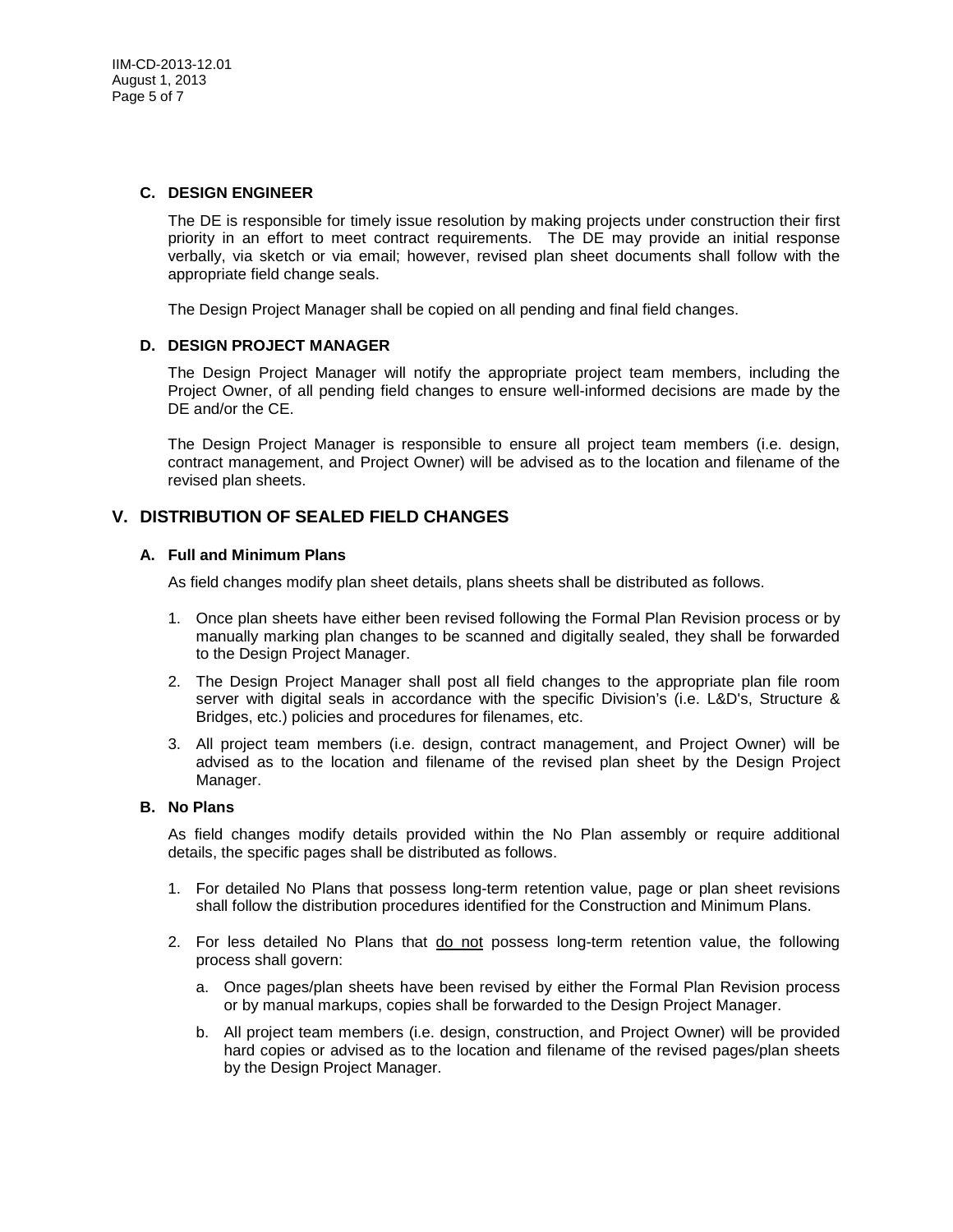c. Whether modified by either the Formal Plan Revision process or by manual markups, all field change documentation shall be placed within the Final Records box for storage until the specific Division's records retention timeframe expires. Neither electronic nor hard copy originally sealed documents should be retained after such periods.

# **C. Locally Administered Contracts**

For locally administered projects, please refer to the *Guide for Local Administration of Virginia Department of Transportation Projects*. This document can be found on the Local Assistance Division webpage at: [http://www.virginiadot.org/business/local-assistance.asp.](http://www.virginiadot.org/business/local-assistance.asp)

# **D. Change Orders**

Any field changes resulting in a Change Order shall follow the distribution referenced in CD 2006- 2, Contract Change Management: Change Orders, Force Accounts, Contract Expenditures.

**Attachment** 

rpk